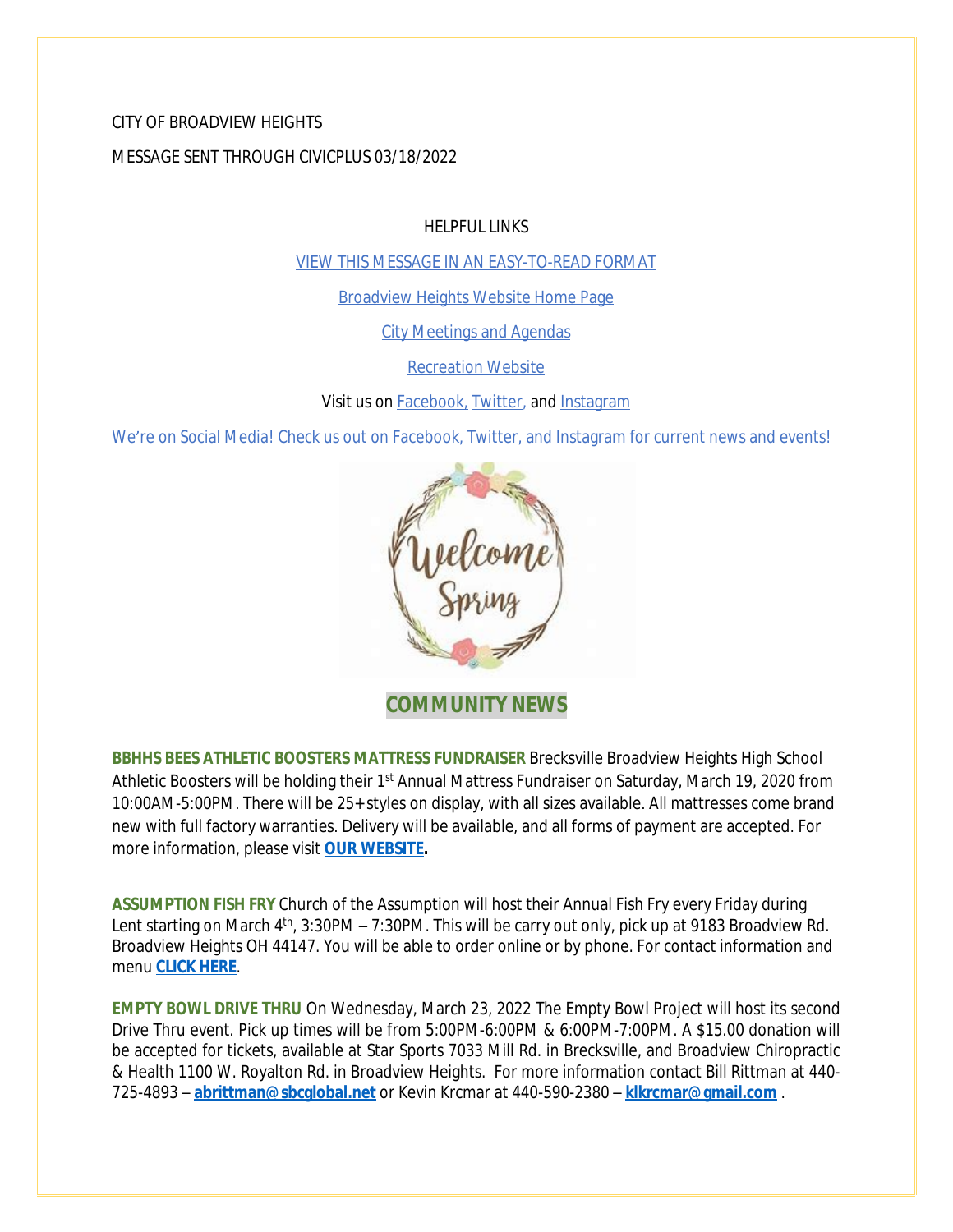"Empty Bowls" is an international project to fight hunger, personalized by artists and art organizations on a community level. The project was created by The Imagine/RENDER Group, a 501 (c)3 organization. "Empty Bowls" allows local artists, art groups, and craftsmen to create and donate bowls. Guests are invited to choose a bowl and enjoy a simple meal of soup, salad, and bread in exchange for a minimum cash donation. The guests keep their bowls as a reminder of all of the empty bowls in the world. All proceeds from the event go to a local food bank. All proceeds from this event will go to the Brecksville Food Pantry and South Hills Lend-A-Hand Food Bank in Broadview Heights.

**Memorial Day Drive-Thru Parade** Due to the success of last year's Memorial Day Drive-Thru Parade and with COVID still among us, the City of Broadview Heights would like to honor those who served by having another Memorial Day Parade "Drive-Thru" in 2022. The drive-thru will begin at 10 am on Monday, May 30th at the Broadview Heights Community Center, 9543 Broadview Road, and will continue on until 12 pm.

In an effort to make this a truly community event, The City of Broadview Heights would love for you to memorialize a serviceman or servicewoman that is near and dear to you. Honor your hero, by decorating your car with their photos, display their uniform in your window, write their name and service branch on your vehicle and share their story with others as they drive through. We will display pictures of your tribute in a gallery on our social media pages. Space is limited, so if you would like to participate you can RSVP by May 15th, 2022 to Kristy Knudsen at **[kknudsen@broadview-heights.org](mailto:kknudsen@broadview-heights.org)** and we can reserve a spot for you.

**2022 SKYWARN-SPOTTER TRAINING** Each spring, the National Weather Service Cleveland Office provides training for members of Fire and Police Departments, Emergency Management Officials, Amateur Radio Operators and weather-interested citizens on weather spotting techniques. The training is coordinated by the Cuyahoga County Office of Emergency Management and is conducted by a National Weather Service Meteorologist. Training will take place on Thursday, April 7<sup>th</sup>, 2022 from 6:00PM-8:00PM at the Independence Civic Center 6363 Selig Blvd. Independence, OH. For more information visit click **[HERE](https://ja.cuyahogacounty.us/en-US/040722-skywarn-training.aspx)**.

**WANT TO PERFORM AT ONE OF OUR EVENTS** We are so fortunate to have so many talented live music bands in Northeast Ohio. We have limited time slots to book every band, we try our best to pick the best fit for our amphitheater. If you would like to submit an application please visit **[OUR WEBSITE!](https://broadview-heights.org/FormCenter/Mayors-Office-14/Band-Inquiry-Form-122)**

**CUYAHOGA SOIL AND WATER CONVERSATION DISTRICT** is promoting three events. See below:

- Native Seed, Plant, and Tree/Shrub sale **[www.cuyahogaswcd.org/programs/native-seed](http://www.cuyahogaswcd.org/programs/native-seed-plant-and-treeshrub-sales)plant-and-treeshrub-sales**
- Poster Contest **[www.cuyahogaswcd.org/events/2022/04/01/poster-contest-registration](http://www.cuyahogaswcd.org/events/2022/04/01/poster-contest-registration-deadline)deadline**
- Master Rain Gardener **[www.cuyahogaswcd.org/events/2022/05/02/master-rain-gardener](http://www.cuyahogaswcd.org/events/2022/05/02/master-rain-gardener)**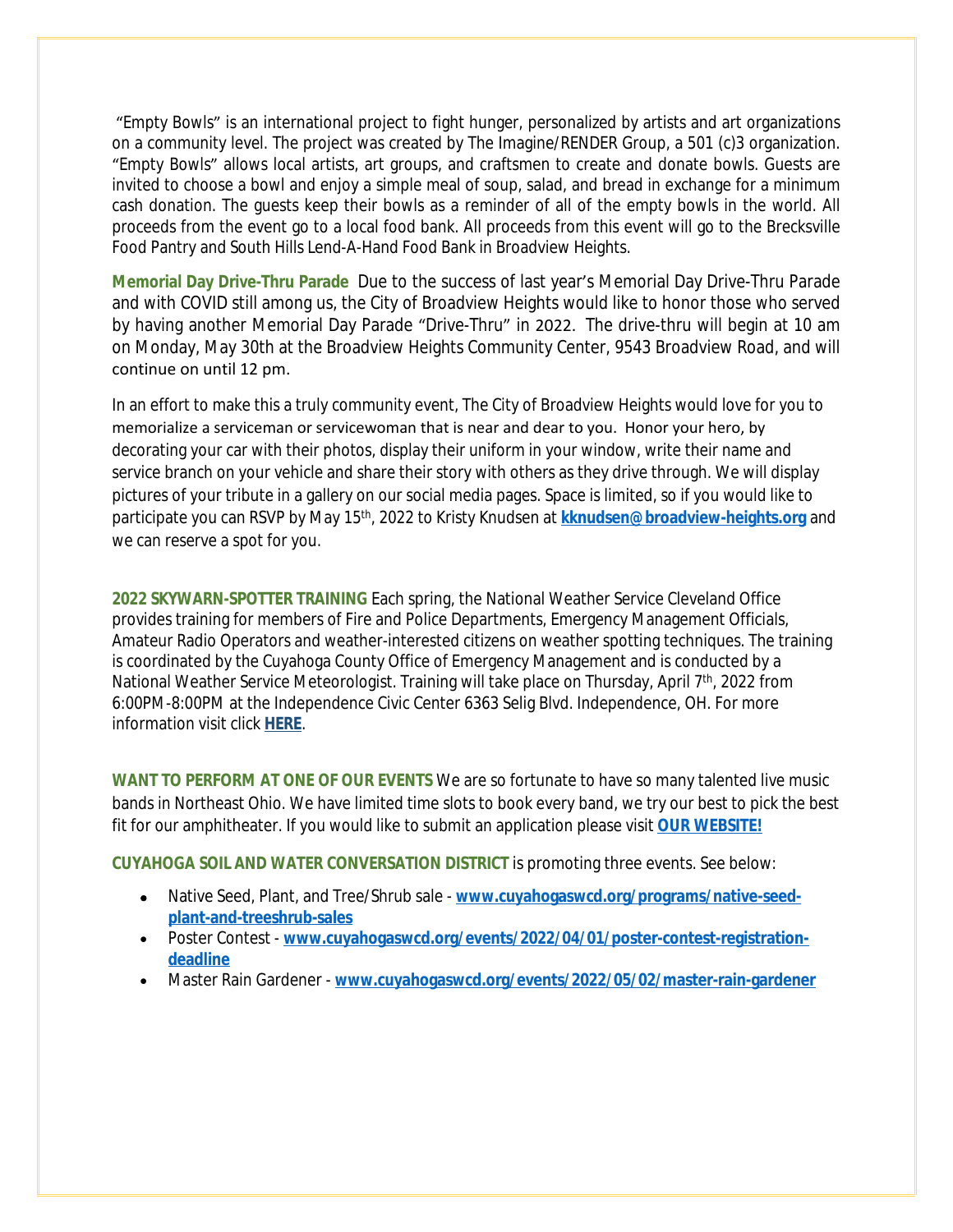# **SERVICE DEPARTMENT**

### **440-717-4068**

**Community Shred Day** Saturday, April 2, 2022 from 9:00AM-12:00PM at the Broadview Heights Service Garage. Residents can bring up to 5 bags of their private documents to be shredded on-site for free. Staples, fasteners and paper clips do NOT need to be removed. **No businesses please. Non-perishable food donations will be accepted for Lend-A-Hand.**

**DISPOSAL OF WHITE GOODS/APPLIANCES** For a pick-up of these goods, please call the Service Department at 440-717-4022 by noon the Wednesday before pickup.

**DISPOSAL OF FURNITURE, MATTRESSES AND BOX SPRINGS** These items are to be disposed of with your regular trash. Upholstered items, mattresses and box springs MUST BE wrapped up in plastic (Painter's Plastic works well) to be picked up by Rumpke. Please contact Rumpke to inform them of the large item pick up 24 hours in advance at 1-800-828-8171. Additional information can be reviewed on our website **[HERE](https://www.broadview-heights.org/1027/Garbage-Recycling)**.

**DISCARDING OF WIPES** Please note that wipes (for example Clorox, Lysol, baby wipes…) are not to be flushed down toilets. These wipes are not made to breakdown. Please dispose of wipes in your garbage and only flush toilet paper. Thank you! NO wipes are flushable, even if the box says they are. Please dispose of wipes in your garbage and only flush toilet paper. Thank you!

# **BUILDING DEPARTMENT**

## **440-526-6864**

**COMMON QUESTIONS, PROBLEMS, OR ISSUES HOMEOWNERS HAVE** As we head into spring and summer, the Building Department wants to answer some of the most common issues and problems concerning homeowners.

- Make sure grass is cut in a timely manner. Must not exceed 6 inches
- Weeds in beds and throughout yard must be maintained
- Garbage must not be put at the street until evening of the day before pick up
- All Garbage and trash containers should be kept behind the front of the house
- Boats, trailers and campers must be parked behind the front building lot line
- Trip Hazards: Check sidewalks and driveways to make sure they are not more than  $\frac{3}{4}$  of an inch higher or lower than adjacent sidewalks/driveways.
- Clean moss growing on roofs and siding
- If installing a portable pool follow city quidelines
- If installing a gas line to your pool heater, outdoor fireplace, or grill it must be pressure tested and installed to all codes
- Grass maybe cut, and yardwork done by homeowners from 8 am to 8 pm
- Contractors may work from 7 am to 7 pm Monday thru Saturday
- Check with Building Department to make sure your contractors are registered and permitted properly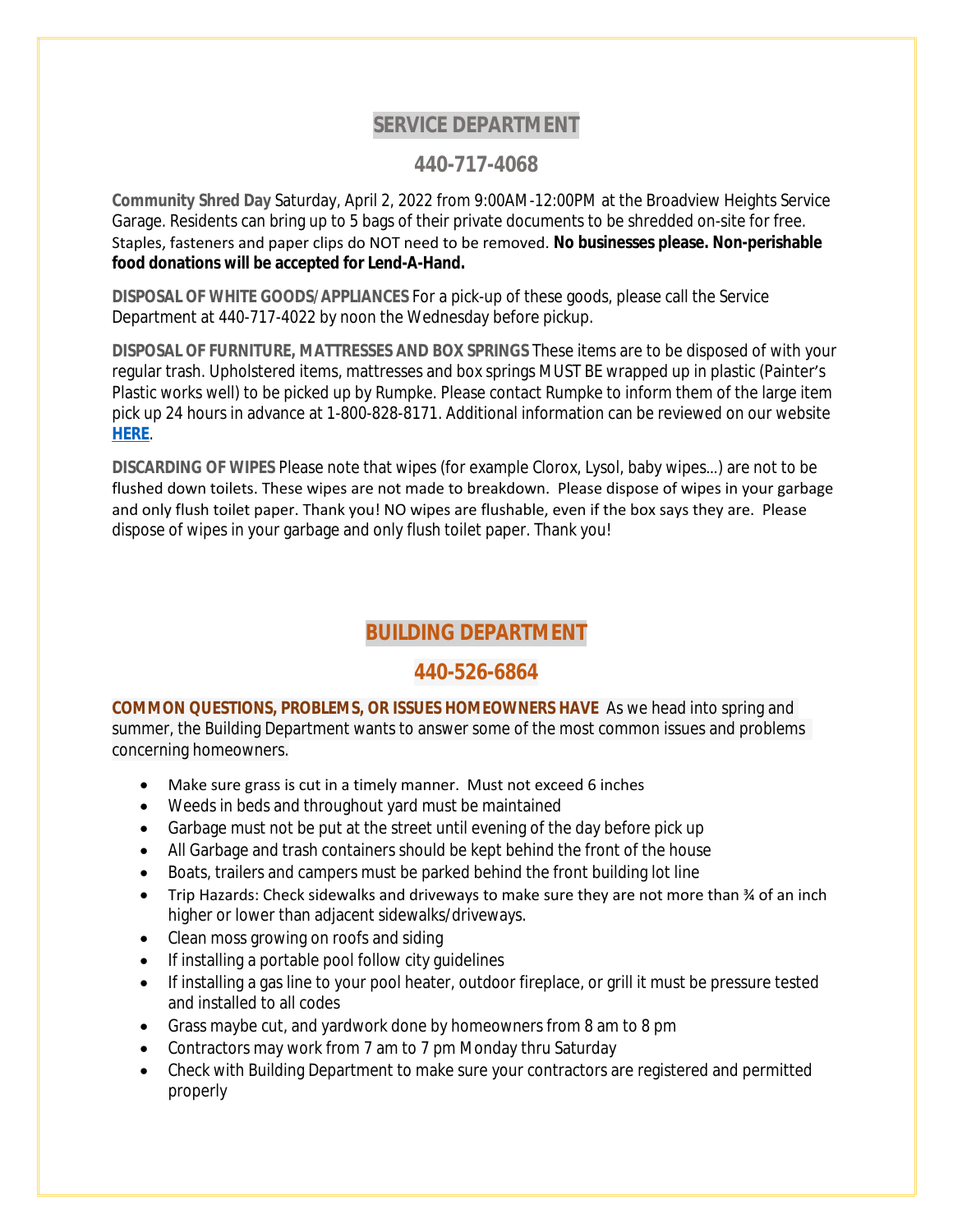# **ENGINEERING DEPARTMENT**

### **440-838-4705**

**EAST EDGERTON ROAD BRIDGE DECK REPLACEMENT** As of now Great Lakes is scheduled to install detour signage for the Edgerton Rd Bridge on April 20<sup>th</sup> and the detour will be in place until August 17<sup>th</sup>, 2022. However there have been some delays with starting work and they are currently revising their schedule so these dates may be subject to change.

**IMPORTANT INFORMATION REGARDING TRAFFIC LIGHTS ON SR 82** The second set of signal heads in each direction is optically programmed to avoid giving conflicting indications to SR 82 traffic and potentially cause a vehicle to run a red light. Generally, whenever the first set of signals for EB or WB 82 traffic turns green, the second set will turn green as well. At the end of the phase, the first set should go to yellow and then red, while the second optically programmed set will remain green and activate the left turn arrows so as to clear out any traffic remaining between Market Place East and Glenwood. The optically programmed heads should only be visible to those vehicles in between the intersections so that vehicles back at the first set of signals do not mistakenly see green indications and think that they are able to proceed forward. Similarly, in instances where there is only side street demand on either Market Place East or Glenwood (but not both), the respective side street will be given a green light along with the downstream optically programmed heads so that vehicles turning right out onto 82 will be able to continue on their way through the adjacent intersection. Again, 82 traffic is seeing red at this time at the first set of signals and we do not want them to be able to see the second set of optically programmed signals which will be displaying green as this could cause them to run their red light.

The optically programmed heads are a safety measure that is necessary when you have a signalized offset intersection such as this.

**POINT OF SALE INSPECTION OF SEPTIC SYSTEMS** Please see the ordinance regarding the Point of Sale Inspection for residents with septic systems. **[1048.01 ORDINANCE POINT OF SALE INSEPECTIONS OF](https://codelibrary.amlegal.com/codes/broadviewhts/latest/broadview_oh/0-0-0-13398)  SEPTIC SYSTEMS.**

# **THE CITY OF BROADVIEW HEIGHTS IS ACCEPTING APPLICATIONS**

Apply online at: **<https://www.broadview-heights.org/jobs.aspx>**

#### **FULL TIME POSITIONS:**

**SERVICE WORKER** Performs a variety of Service Department jobs related to construction, maintenance, repair and labor – landscaping, leaf collection, snowplowing & salting, road and sewer crews. Current CDL, or at least a Temp CDL if hired before 3/23/2022.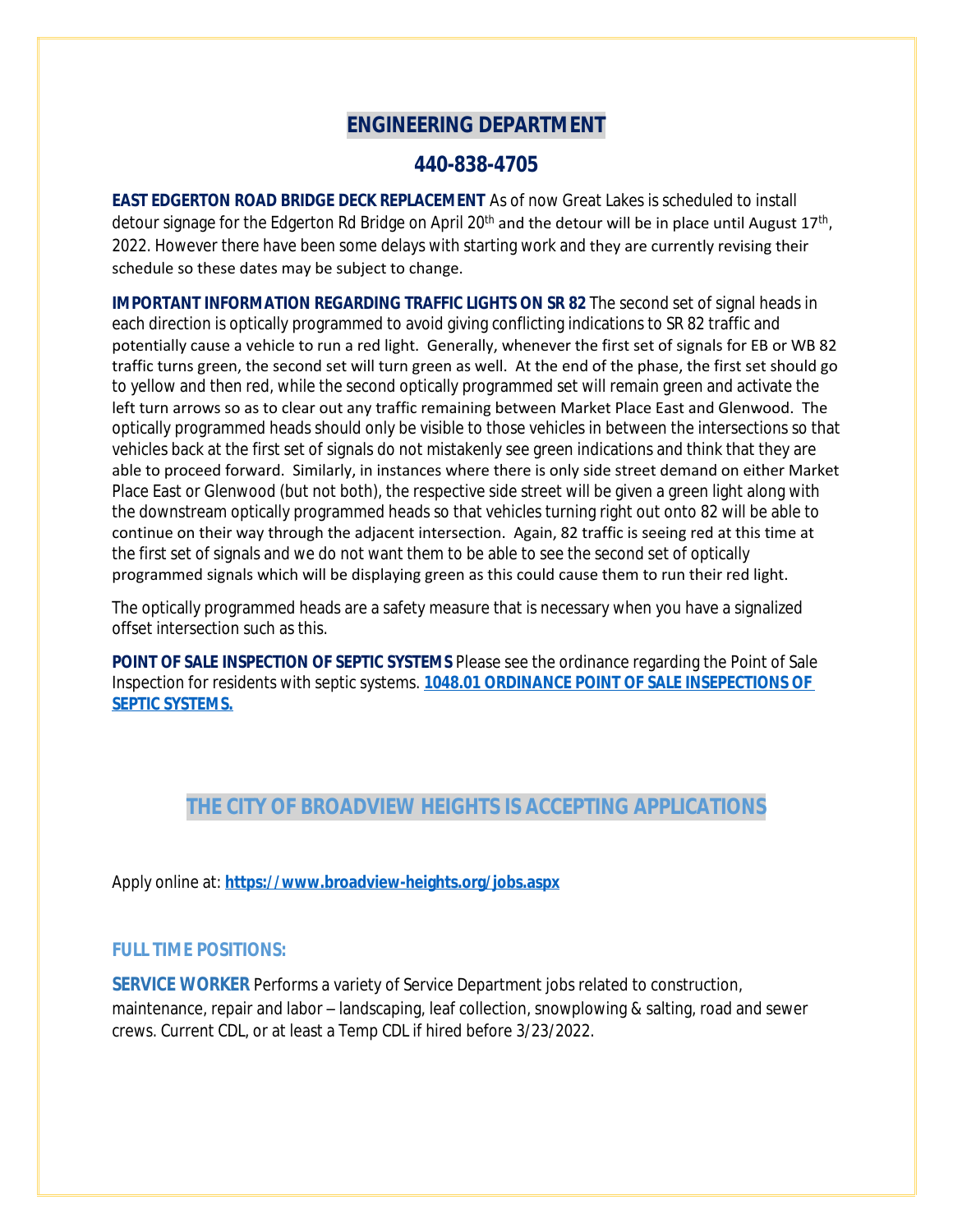#### **PART TIME POSITIONS:**

**RESIDENT SERVICES ATTENDANT** This position is responsible for providing excellent customer service by greeting and assisting the public as they call or enter City Hall and/or the Recreation Center. Ensures that visitor logs are completed and information and directions are provided as needed. Performs a variety of customer service and support tasks. Please **[visit our website](https://www.broadview-heights.org/Jobs.aspx?UniqueId=98&From=98&CommunityJobs=False&JobID=Resident-Services-Attendant-135)** for more information and to apply.

**PART TIME HEAD LIFEGUARD** Performs all Lifeguard duties and maintains presence on pool deck when not lifeguarding; oversees Lifeguards and Water Safety Instructors to ensure duties are completed properly and safety is maintained. Must have current certifications, prior supervisory experience and at least 2 years' experience as a Lifeguard.

**LIFEGUARD** Evening/Weekend and Day Shift positions are currently open. Must hold current Lifeguard Certification. We offer free certification training to be a Water Safety Instructor to our interested Lifeguards. Must be at least 15 years old. Please apply online or contact our Aquatics Manager at **[udrinko@broadview-heights.org](mailto:udrinko@broadview-heights.org)**.

**PT CUSTODIAN** Evenings and Weekend work, 20 – 24 hours/week. Performs custodial duties as directed, dusting, picking up trash and clutter, mopping, vacuuming, cleaning and restocking restrooms, cleaning and sanitizing surfaces and equipment. May assist with setting up and taking down chairs/tables/equipment for meetings and events.

**SUMMER JOBS:** Apply online at: **<https://www.broadview-heights.org/jobs.aspx>**

**SPLASH PARK /WATER SLIDE ATTENDANT** Work at outdoor Splash Park and/or indoor pool slide. Monitor safety by requiring that all patrons follow rules and act in a safe manner. Must be able to climb stairs to top of indoor slide and move safely on wet surfaces. Must be at least 15 years old, lifeguard certification not required. Must be willing and able to be trained on CPR/First Aid or already have certificate.

**LIFEGUARDS** Work at indoor pool and/or Splash Park, varied summer shifts available. Must be at least 15 years old, lifeguard certification required.

**CONCESSION STAND WORKER** Prepare and sell food and beverages at summer recreation league games and/or at Splash Park. Set up/Clean up area, follow sanitation rules and make change for patrons. Must be at least 15 years old.

**SEASONAL SERVIVE/RECREATION WORKER** Maintain baseball/softball fields, mow lawns, weed whack, landscaping, general labor, etc. At least 18 years old with a driver's license strongly preferred.

# **RECREATION DEPARTMENT 440-838-4522**

FITNESS CENTER AGE REQUIREMENT Beginning Monday March 14<sup>th</sup>, anyone 13 and up can use the Fitness Center. We recommend that all 13-14 year olds take the youth fitness orientation class. Anyone 12 and under are not permitted in the fitness center.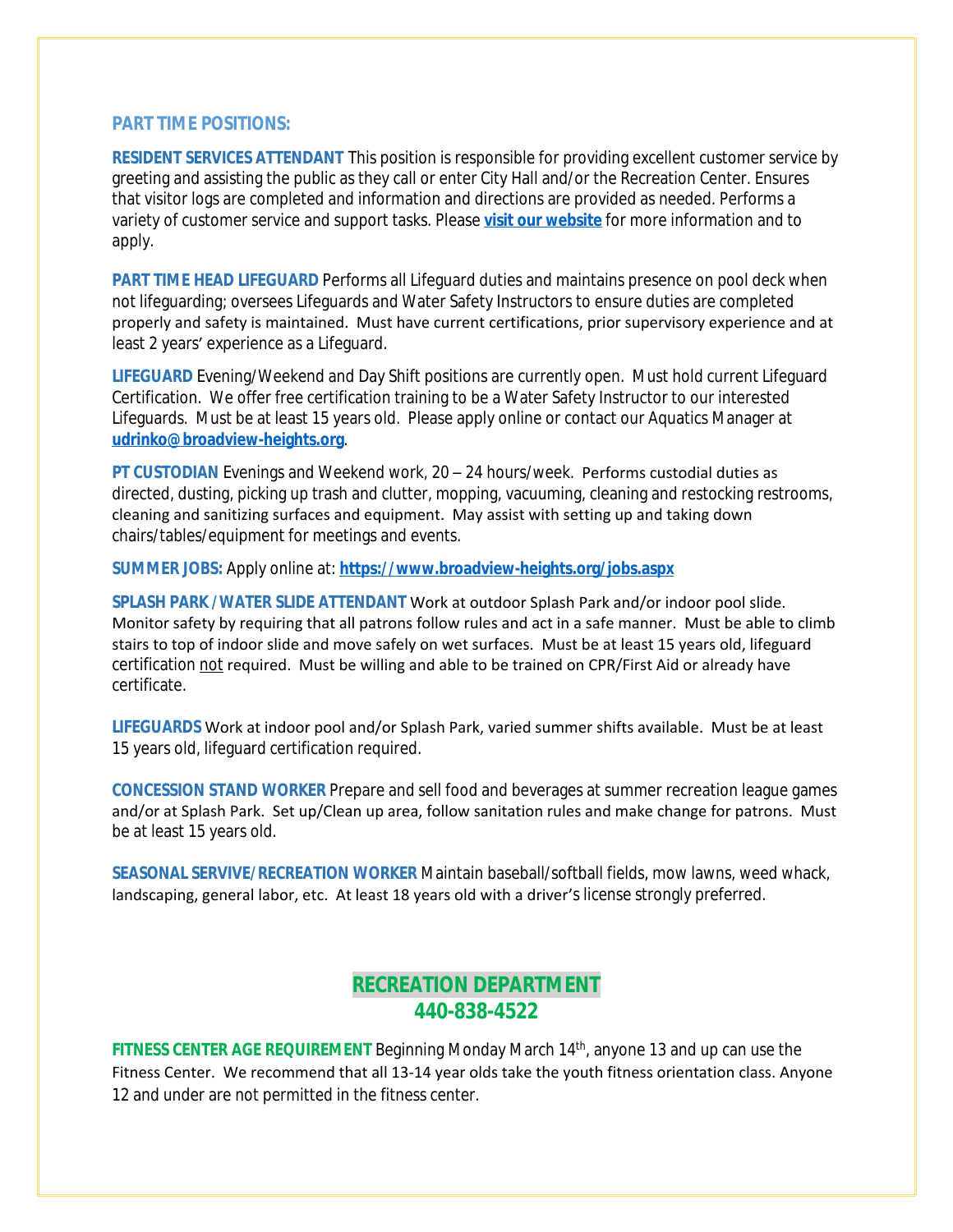**AQUA EGG HUNT** The Aqua egg hunt is back and will take place on Saturday, April 2nd. This event is for children age 6 months to 10 years old. Spots will fill up quickly so **[register today](https://web1.myvscloud.com/wbwsc/ohbroadviewheightswt.wsc/search.html?module=AR&Type=FDD,EVENT)**!

**NEW SKATE PARK** Construction on the new Skate Park will begin Monday April 4<sup>th</sup>. It will take approximately one week to complete.

**NEW POOL HOURS** The new pool hours are as follows: Monday – Friday 5:30AM-8PM, Saturdays 7:30AM-6:00PM, and Sundays 7:30AM-4:00PM

**CONCESSIONS** We are hiring for all shifts for summer, please contact Ursula Drinko at **[udrinko@broadview-heights.org](mailto:udrinko@broadview-heights.org)** for more information.

**LIFEGUARDS** We are hiring lifeguards for all shifts, please contact Ursula Drinko at **[udrinko@broadview](mailto:udrinko@broadview-heights.org)heights.org** for more information.

**PROGRAMS/MEMBERSHIPS** Please visit us **[our website here](https://www.broadview-heights.org/292/Parks-Recreation)** for information on current programs, memberships and activities.

#### **CHECK US OUT ON FACEBOOK AND INSTAGRAM!**

#### **CURRENT OPERATING HOURS:**

Monday through Friday 5:30AM – 10:00PM

Saturday 7:30AM – 8:00PM

Sunday 7:30AM - 6:00PM

## **HUMAN SERVICES DEPARTMENT**

## **440-526-4074**

**FREE COVID-19 AT HOME TEST KITS** In December, as the Omicron variant of the Coronavirus led to a spike in cases, the federal government announced it would start mailing at home COVID tests for free to any U.S. household that requests one. Every home in the U.S. is eligible to order 4 free at- home COVID- 19 tests. Orders will usually ship in 7-12 days. To request your free kits, log on to **[www.covidtests.gov](http://www.covidtests.gov)** and click on "Order Free At-Home Tests".

**AARP TAX-AIDE PROGRAM** The AARP Tax-Aide Program will NOT be scheduling appointments at the Broadview Heights Human Services Department in 2022 for the 2021 tax year. Due to a shortage of volunteers, they will be taking appointments ONLY at area branches of the Cuyahoga County Public Libraries. Please call the specific branch to schedule an appointment. The Tax-Aide sites in Cuyahoga County are: Brecksville Branch at 9089 Brecksville Rd. (440-526-1102), Middleburg Heights Branch at 16699 Bagley Rd. (440-234-3600), North Royalton Branch at 5071 Wallings Rd. (440-237-3800) and the Parma Branch at 6996 Powers Blvd. (440-885-5362). Availability of appointments is subject to the